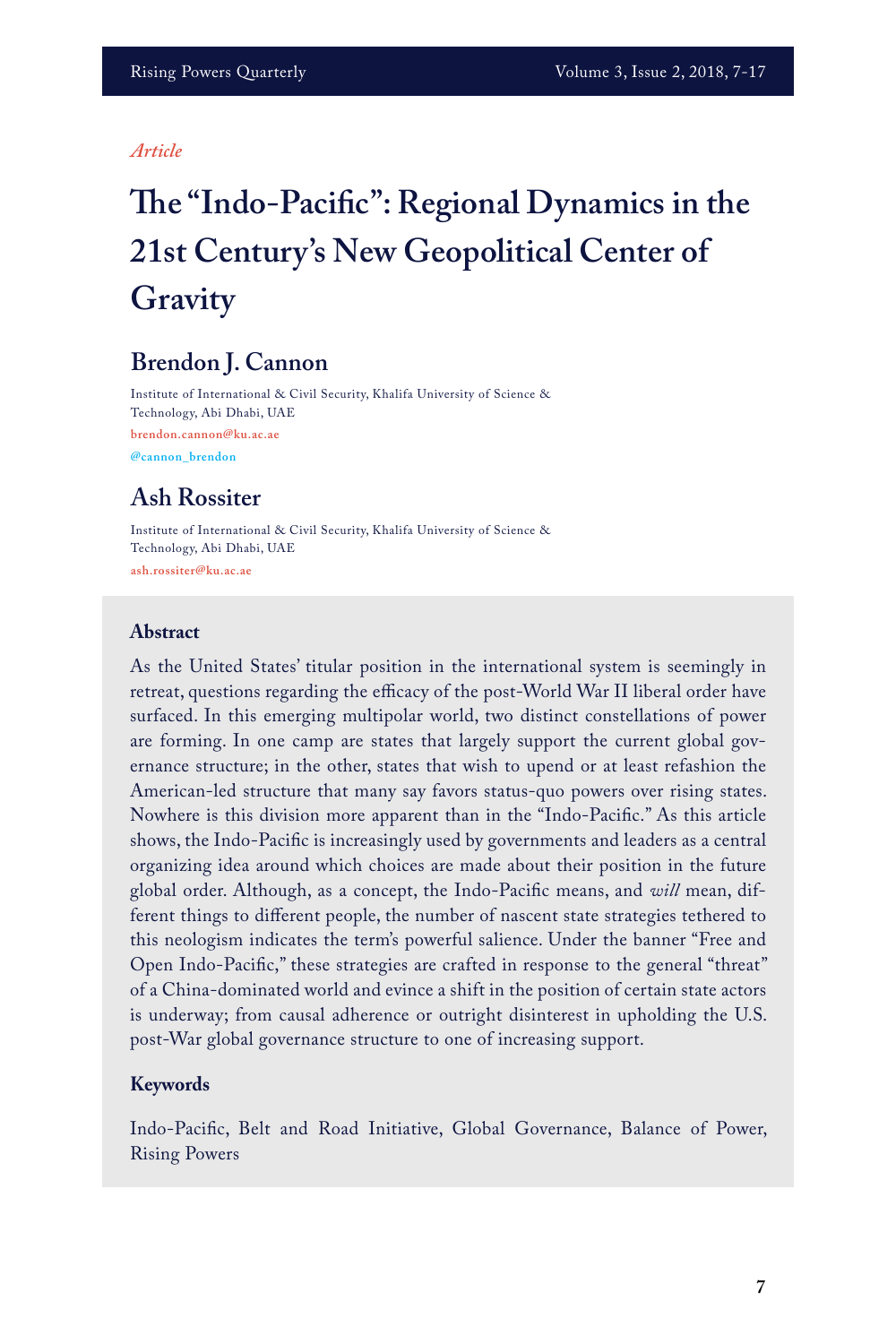#### **Global Shifts and the Indo-Pacific**

During the five or so decades of the Cold War, the United States (U.S.) and the Soviet Union – despite being ideological and geostrategic foes – attempted to define an international system that included structures and laws that formed the basis of today's post-World War II global governance. With the demise of the Soviet Union, this bipolar world passed and an era of American unipolarity ensued that for some heralded a second "American century" (Krauthammer 1990; El‐Doufani 1992; Zuckerman 1998). However, the era of U.S. hegemony with its emphasis on a liberal global order appears to have been relatively brief, and the longevity of both the Cold War structures of global governance and those of America's "unipolar decade" were increasingly questioned by the middle of the last decade (Blyth 2007; Layne 2012). First and foremost among the voices calling for alternatives or an outright overthrow of the existing structures were the so-called "rising powers" of Brazil, China and Russia, as well as Mexico, South Africa, Turkey, Nigeria, Indonesia and others.

Questioning the status quo has continued apace, bolstered by the emergence over the past two decades of a gradual but robust shift in economic power and resources from West to East with a much more modest shift towards the Global South (Posen 2009). What does all this mean to the post-World War II global governance system? This new multipolar world - for all of its inconsistencies and unknowns - seems to be forming into distinct constellations of power: states that support the current global governance structure or states that wish to upend or at least refashion the post-War structure with its perceived or real inequalities and inequities that favor status-quo powers over rising powers (Florini 2011; Terhalle 2011; Stephen 2012; Breslin 2010; Dal & Gök 2014; Newman & Zalle 2018).1 This may be a neat typology, but it hardly addresses the complexity of what we are experiencing. For example, if India is a rising power why has it signaled its interest – admittedly unevenly – in joining status quo powers such as Japan and the U.S. to thwart a rising China? Or why would Malaysia, the United Arab Emirates (UAE) and a plethora of smaller but nonetheless rising powers, economically speaking, throw their lot in with a former and possibly resurgent global hegemon? Alternatively, states such as Kenya and the Philippines seem to be able to hedge and play interested states against one another.

Various international relations theories make answers to these simple conundrums appear easy, albeit contested depending on the school of thought. Yet the term "Indo-Pacific" as bandied about by statespersons and stakeholders from U.S.

<sup>1</sup> For example, according to Emel Parlar Dal and Gonca O. Gök (2014, 5-6), Turkey under President Erdogan has championed the so-called "Ankara criteria". This gives precedence to a uniquely Turkish vision of international relations seeking to reform an international system which Turkey sees as unjust, unequal, undemocratic and excessively militarized. Importantly, Turkey's challenging posture within the international order is also linked to its ascendancy to the club of "rising powers."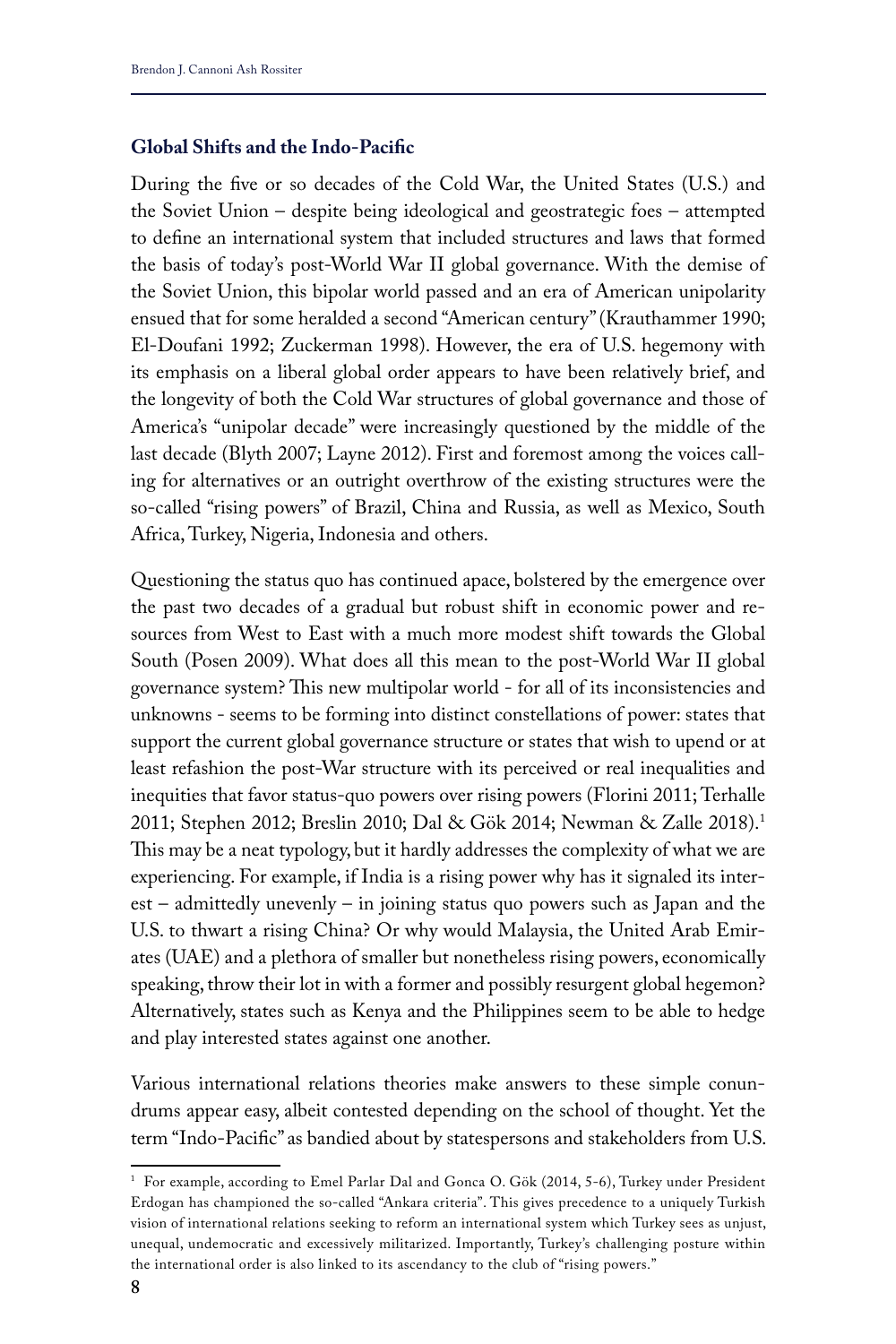President Donald Trump to Indian Prime Minister Narendra Modi, and the nascent strategy or strategies tethered to that term, is becoming increasingly the currency whereby individuals and states understand and make choices about the merits of an unknown, unclear but different global order as embodied by China, and a global order led by the U.S., Japan and other great powers that is well known but not particularly well liked. The fact that the order is not principally well liked does not mean that it has or will continue to be used and abused by what can be loosely termed rising and status quo powers. This is the case for Nigeria as well as Turkey, two rising powers that arguably chafe under the existing geopolitical and geoeconomic order but nonetheless use it because a better alternative does not exist … yet.

The fact that references as well as some concrete moves have been made towards what appear to be the beginnings of a new or at least post-U.S. global order – as embodied by a rising China – has had the arguable effect of increasing the salience of the issue for states that fear or mistrust (or both) a China-dominated world (Pan 2014; Breslin 2017; Allison 2017). It is under this general "threat" that the positions of state actors have arguably begun to visibly shift from casual adherence or outright disinterest in upholding of the post-War global governance structure to one of increasing support. This shift is apparent in normative statements made by leaders about the "rule of law" or "sea lane safety," and has led increasingly to a constellation of hard and soft power and thereby the beginnings of strategy that includes one great power (the United States), one economic power ( Japan), one rising power (India) and one lynchpin power (Australia). These four states, spread across the globe with very different sources of, and outlooks on, power now form the nucleus of what Japanese Prime Minister Shinzo Abe has nominated a "Free and Open Indo-Pacific" (FOIP) strategy (Abe 2016).

This special issue of *Rising Powers Quarterly* was in part stimulated by the everincreasing use of this nomenclature by diplomats, policy-makers, leaders such as Prime Minister Abe, and scholars. Yet what the term actually means is unclear. If the term is unclear, the nascent strategies tacked on to the term are even more uncertain and therefore ripe for closer scrutiny.

## **Indo-Pacific-size Confusion**

For many people in foreign policy circles, the term Indo-Pacific denotes a new spatially coherent zone combining the Pacific and Indian Oceans. An intensification of economic activity and the heightening of geopolitical competition within this vast maritime area are thought to provide the *raison d'être* for conceptualizing the Indo-Pacific as a distinct (albeit yet-to-be delineated) region. Under this view, the new geopolitical realities of the twenty-first century – especially the rise of India and China – are best captured by thinking of these two oceans, the islands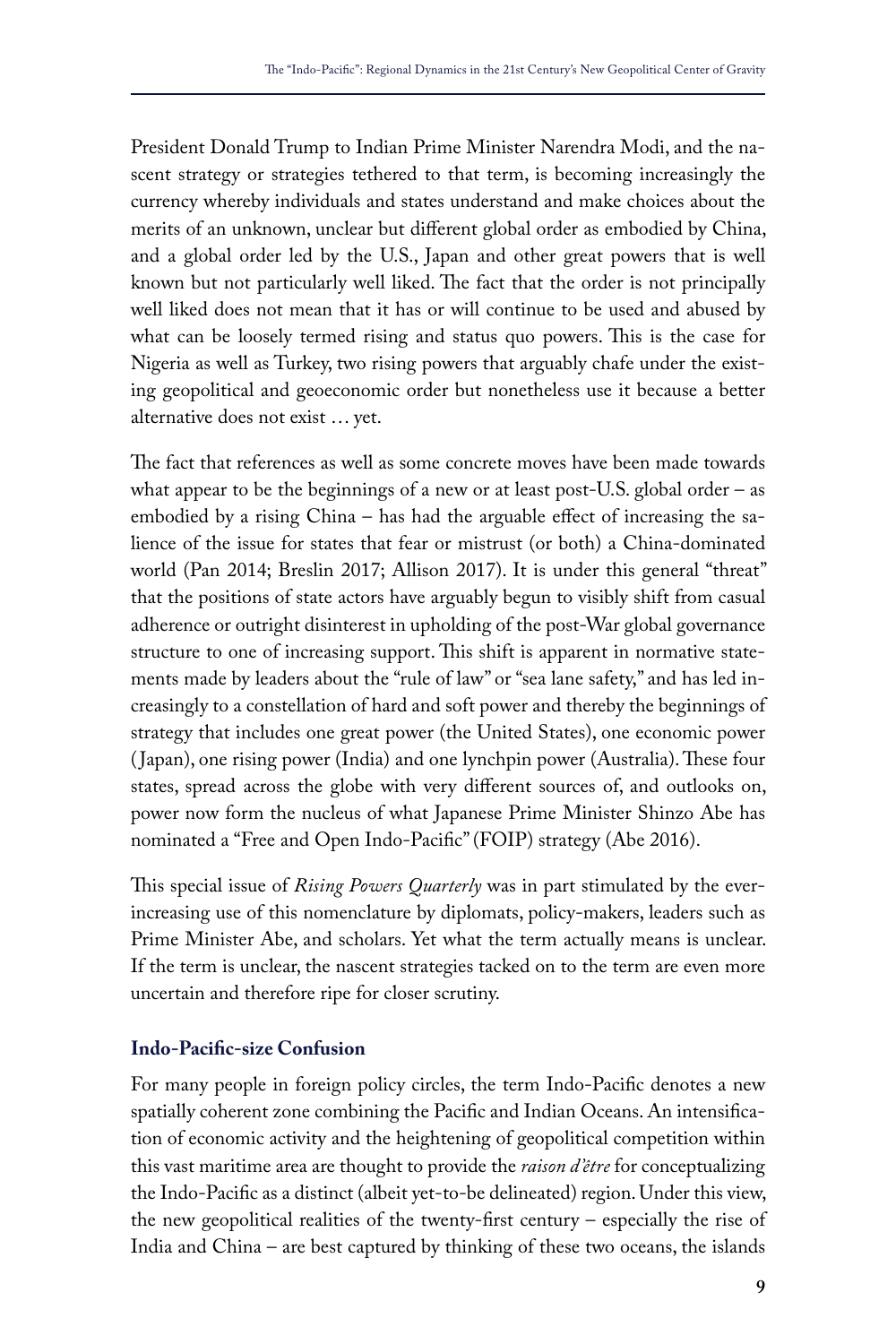they contain and the countries that line their littoral, in the whole (Mohan 2012). This interpretation, however, is far from universally accepted. Indeed, some academics make the claim that this neologism (the Indo-Pacific) is little more than a discursive construction, the roots of which lie in anxieties in some capitals about China's growing power and influence (Cheng 2008; Manicom & O'Neil 2010; Pan 2014). Rather than a natural byproduct of global power and wealth shifting from the Atlantic zone eastward, the term Indo-Pacific, they argue, has been imagined and subsequently evoked to provide a concept around which a strategic response to China's rise can be organized (De Castro 2017; Pant & Reg 2018; Green 2018; Medcalf 2018; Soong 2018).

Debates around the utility or even the ontological basis of the Indo-Pacific concept will no doubt continue for some time; the Indo-Pacific means and *will* mean different things to different people. Nonetheless, policies taken by the main actors in the region – states and elite decision-makers in these states – will also have a powerful constitutive effect in shaping what the Indo-Pacific comes to look like. The dynamism of the region, specifically the aggregated rate of economic growth taking place and the concomitant share of world power that comes with this, means the Indo-Pacific is undergoing rapid transformation. Whilst the Indo-Pacific's broad trajectory points ineluctably to it acquiring increasing importance in world affairs, it is nonetheless difficult to anticipate what the consequences will be for the international relations of the region. Will the Indo-Pacific emerge as a zone of intense contestation between established and rising powers? If contestation is likely to be a key feature of the region, what form will it take? How will small and medium powers navigate through these challenging times? Analyzing recent developments will not lead to clear answers to these questions, but it may help us anticipate the direction the region is heading in. This is why the timing of this special issue of *Rising Powers Quarterly* is so crucial.

To date, much of the burgeoning literature and political commentary on the Indo-Pacific has focused overwhelmingly on the shifting balance of power between Washington and Beijing and what this means for the region (Tao 2017; Shirk 2017). Whilst these great power dynamics are a key feature of the region, they are far from the full story. Less attention has been given over, for example, to how other states in the Indo-Pacific are responding to the opportunities and challenges brought about by seismic transformations occurring in the region. A central objective – if not *the* central objective – of this special issue is to widen the debate about the Indo-Pacific by injecting a much broader set of perspectives and approaches into current discussions. To that end, it has sought to include a wide set of geographically and thematically diverse contributions.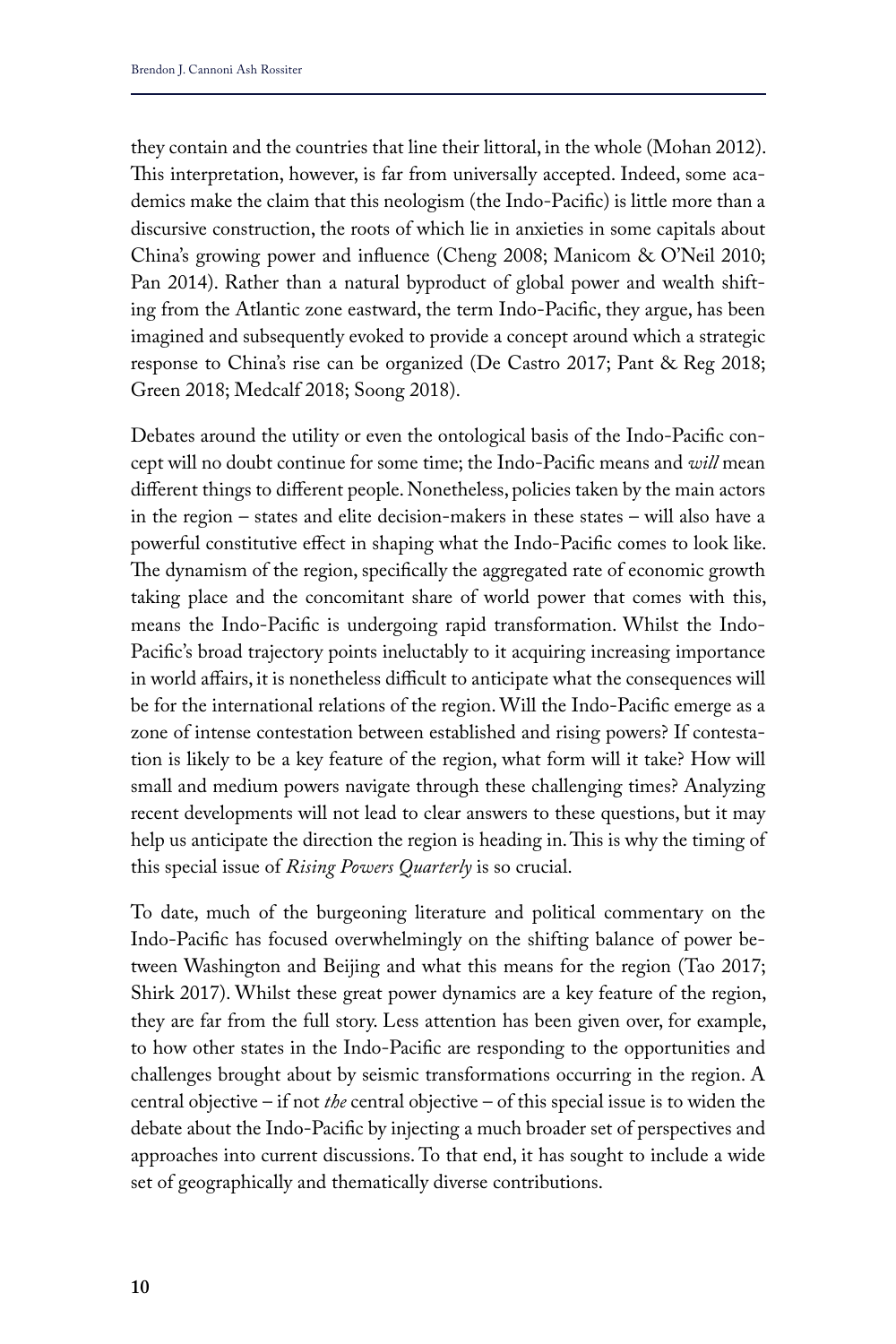#### **One Power against Many**

The issue opens with David Scott's thorough account of U.S. balancing actions. By cataloguing diplomatic initiatives and words, Scott argues that Washington's Indo-Pacific policy has essentially entailed co-opting one rising power (India) to help restrain another rising power (China), at a time when both the U.S., and indeed Japan, are facing relative power declines in the Indo-Pacific vis-à-vis China. However, Scott calls into question the U.S. commitment – particularly in terms of financing – to an overarching and long-term Indo-Pacific Strategy, and demonstrates that President Trump's commitment to such a strategy may wax or wane depending on numerous factors. Despite confusing allies and strategic competitors alike, Scott concludes that the seemingly schizophrenic nature of current U.S. relations with the Indo-Pacific realm since 2008 - support of the Trans-Pacific Partnership (TPP) then withdrawal from TPP, for example - has been fairly successful, particularly in the emergence of robust bilateral, trilateral and quadrilateral arrangements. Additionally, Indo-Pacific concerns of key U.S. allies such as Australia and Japan have pushed the U.S. under both the Obama and Trump administrations to further position and reposition U.S. hard power in the western Pacific and eastern Indian Oceans. In this, U.S. rhetoric and actions meant to constrain a rising and assertive China have been reasonably effective.

By analyzing the competing visions of the U.S. and China, Emre Demir's article compliments Scott's work, but takes a different tack. After an instructive and critical theoretical section defining regions, conceptualizing regionalism and reviewing regionalization in Asia, Demir applies these theories and argues that the Chinese-led Belt and Road Initiative (BRI) contains inherent strengths not shared by the U.S.-led Indo-Pacific Partnership (IPP) and corresponding Indo-Pacific strategy. According to Demir, China's BRI is an inclusive project based on economic connectivity and cooperation among countries, whereas the policies and strategies put forward by IPP states are mainly defined by security-related concerns and thus fail to naturally fit into the existing politico-economic structure of Asia. Furthermore, the author argues that due to a lack of leadership, difficulties in matching diverging priorities and the fractured approach of the IPP countries, the BRI maintains distinct advantages over the IPP – at least in its current state.

#### **Caught in the Middle or Playing Their Best Hand?**

Contrary to Demir's overall positive analysis of China's actions under the umbrella foreign policies of BRI and Maritime Silk Road (MSR), Mohan Malik argues in the issue's third article that Chinese attempts to influence small states in the Indo-Pacific have been largely negative. Using the examples of the Maldives and the Seychelles, Malik shows how small states are often the first to experience major geopolitical shifts and may play a disproportionate role in triggering major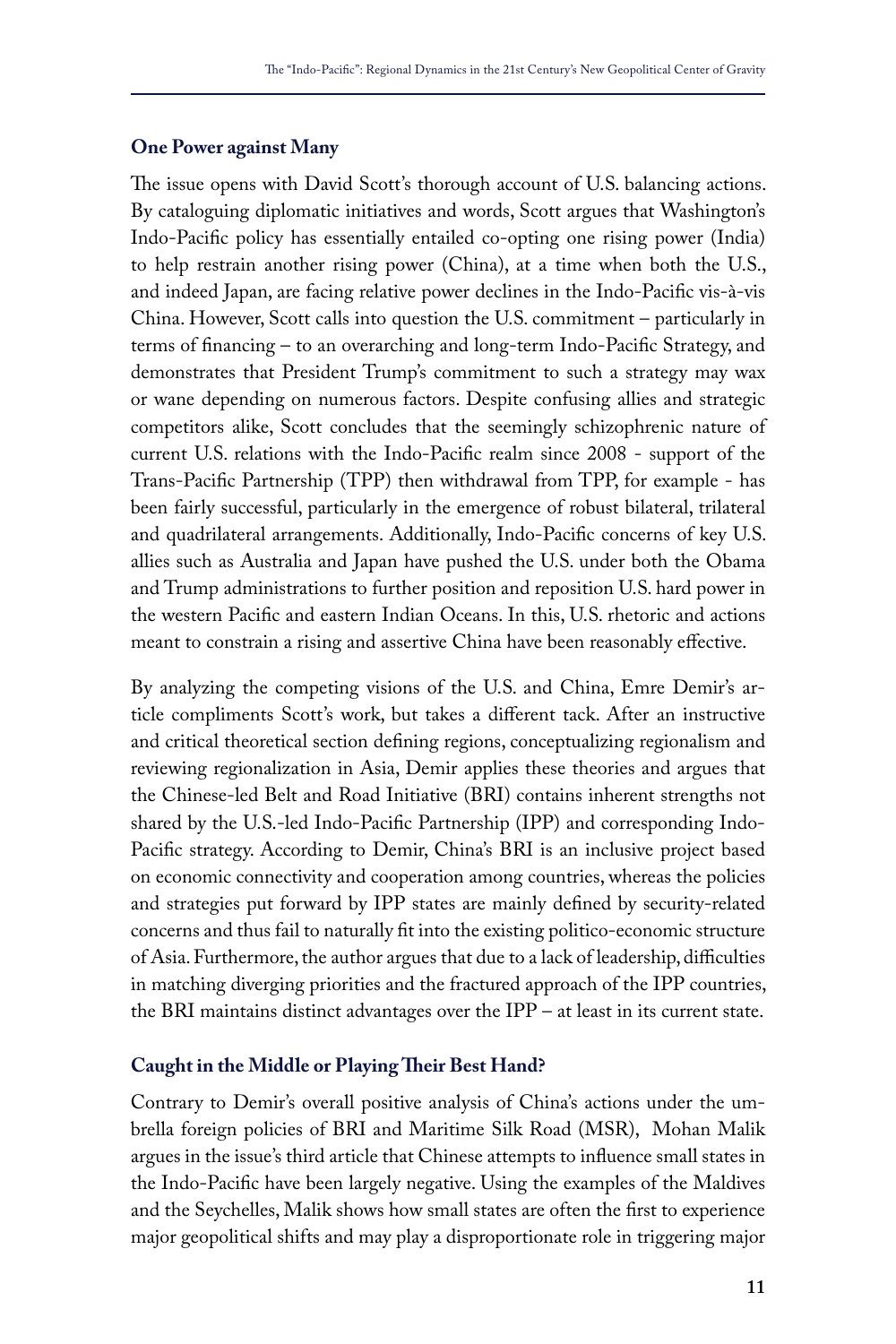crises between larger powers. As such, small states such as the Maldives – trapped between a rising China and a rising India – are caught in a tangled web. Malik illustrates this bind by demonstrating how the political landscape has provided Beijing the opportunity to influence politicians across a string of fragile democracies and thereby gain the advantage over its competitors, foremost among them India. Not surprisingly, India is deeply concerned about China's increasingly entrenched naval presence in the Indian Ocean and the choices of action facing New Delhi are difficult. Chinese strategic writings constantly remind India of China's overall technological, economic, and military superiority. But if India acquiesces or gives in during any future clash with Beijing, the impetus for small states to continue their slide into Beijing's orbit will increase. It is within this context that Malik places New Delhi's decision to actively engage with the lynchpin states forming the Free and Open Indo-Pacific (FOIP) grouping.

Jagannath P. Panda picks up on India's strategic dilemma as encapsulated in Malik's article. But where Malik worries about an increasingly inevitable Sino-centric order that will hamper not only India's rise but the future of the other FOIP states, Panda sees an opportunity for New Delhi to pursue a pluralistic foreign policy. According to Panda, this means that India's outreach to Australia, Japan and the U.S. should not be viewed as a China-containment strategy. Rather, New Delhi's new-found interest in the FOIP states is meant to balance China's strategic ambitions in the Indian Ocean. In addition, it is possibly a way of ensuring a power equilibrium in the Indo-Pacific region. But the current incarnation of the FOIP does not necessarily guarantee India's security against China. Panda demonstrates how neither Japan, the U.S. nor Australia were willing to vocally express their stance on various China-India border disputes in New Delhi's favor. As such, India's current faith in the fellow FOIP states may be limited. However, what is not in question is that India must continue to engage its powerful neighbor, China. To do so in the best possible terms, according to Panda, New Delhi's approach is to position its security interests – maritime and otherwise – front and center in its relations with Beijing while at the same time further establishing consonance and compatibility with its FOIP partner states and fellow democracies.

Like Panda, Ash Rossiter looks at the emerging posture of one of the makeweight powers in the Indo-Pacific – in this case Japan rather than India. Unlike New Delhi, Tokyo has adopted a much more consistent position vis-à-vis its strategic alliances in the region. However, what is less clear is the degree to which Japan will play an active role in the security affairs of the Indo-Pacific. Rossiter first attempts to explicate the aims and objectives of the Abe administration's central policy initiative towards the region: the FOIP strategy, which was officially unveiled in 2016 (Abe 2016). His article argues that whilst the FOIP is talked of as one of the most important organizing ideas in Japan's contemporary foreign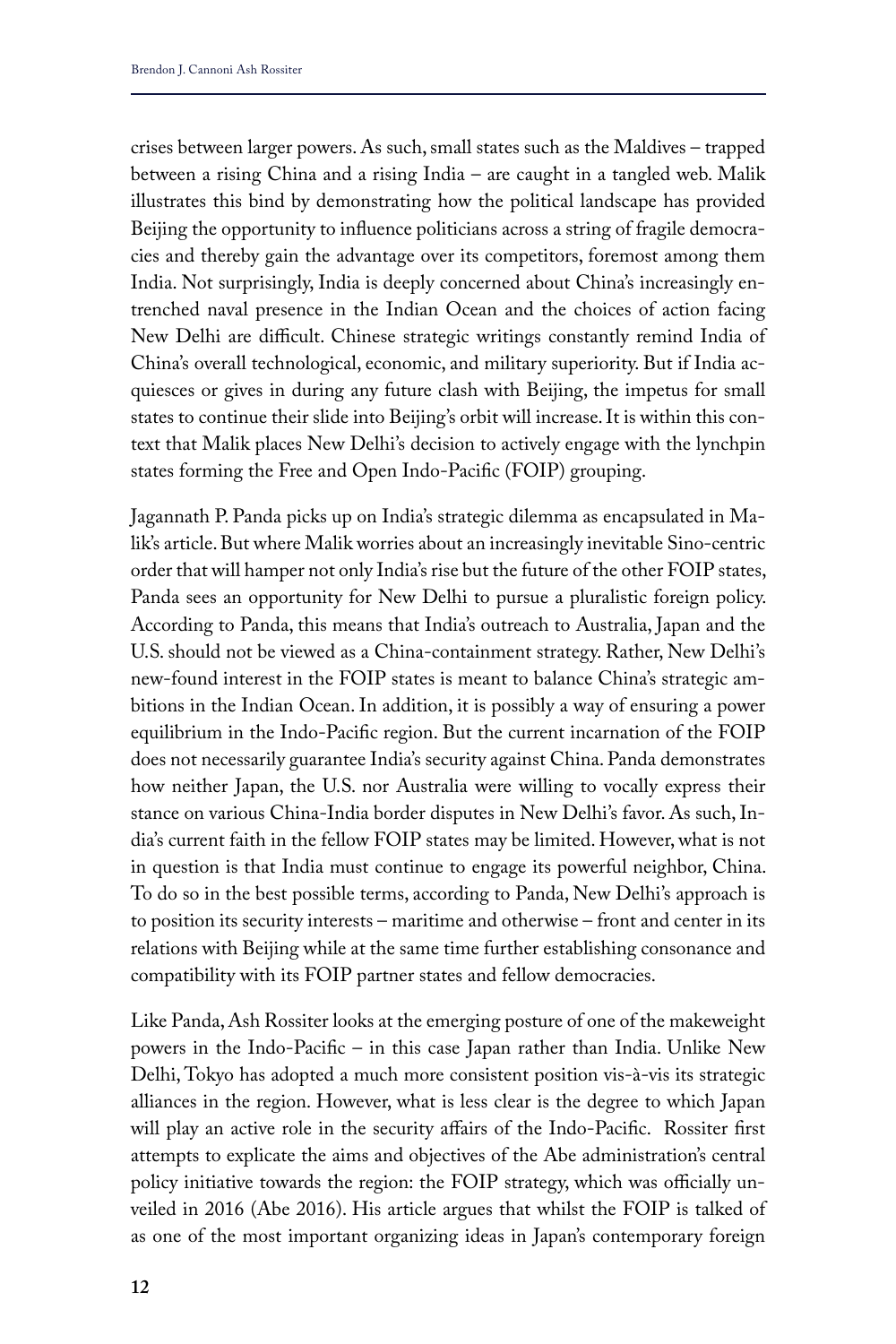policy, there is actually little consensus as to what the FOIP really entails and what it may mean for the country's emerging national security posture. Rossiter uses a novel analytical framework to test for potential points of contact between the FOIP and three critical strands of Japan's national security: key alliances; the role of the Japanese Self-Defense Forces outside of territorial defense; and security cooperation with ASEAN nations. Rossiter shows why extant constitutional constraints on the use of the force combined with limited resources given over to defense make it unlikely that Japan will play a more robust role in pursuit of the FOIP's main goal: the maintenance of open seas.

### **Middle Powers have their Say**

The next two articles examine the actions and reactions of two middling powers to the rapid transformations occurring in the Indo-Pacific. Renato Cruz De Castro compares how two Philippine presidents have taken into account the on-going geo-strategic competition between the U.S. and China and why this resulted in two very different approaches. He elucidates why President Benigno Aquino III pursued a balancing policy towards Beijing, explaining that this was not only a result of China's maritime expansion into the South China Sea but that it also took into account the Obama administration's strategic rebalancing to Asia. Bringing the analysis to the present day, De Castro provides an explanation as to President Rodrigo Duterte's decision to unravel his predecessor's geopolitical agenda in the South China Sea. Using a theoretical decision-making framework that compares prospective costs and losses, De Castro argues that Duterte pursued an appeasement policy vis-à-vis China to take advantage of Beijing's BRI initiative.

Like many states in the region, Australia has also faced the challenge of steering a course between benefitting economically from China while maintaining and forging alliances to balance its growing power. Like Rossiter's contribution on Japan, Miguel Alejandro Hijar-Chiapa, attempts to shed light on Australian thinking towards the Indo-Pacific through officially stated policy. Unlike Japan, Australia's government has produced two White Papers that explicate in great detail Canberra's defense and foreign policy approaches to the region. Híjar-Chiapa shows why the growth of China's power, and the corresponding changes to the regional status quo, are a major concern for Australia. The main take away of his article is that navigating the decade ahead might prove very hard for Australia. Only time will tell if middle powers such Australia can extract advantages by conceptualizing the Indo-Pacific as a spatial zone and craft meaningful responses around this concept that help to address threats and seize opportunities.

#### **Indo-Pacific Limits**

The penultimate and final articles of this issue widen the geographical parameters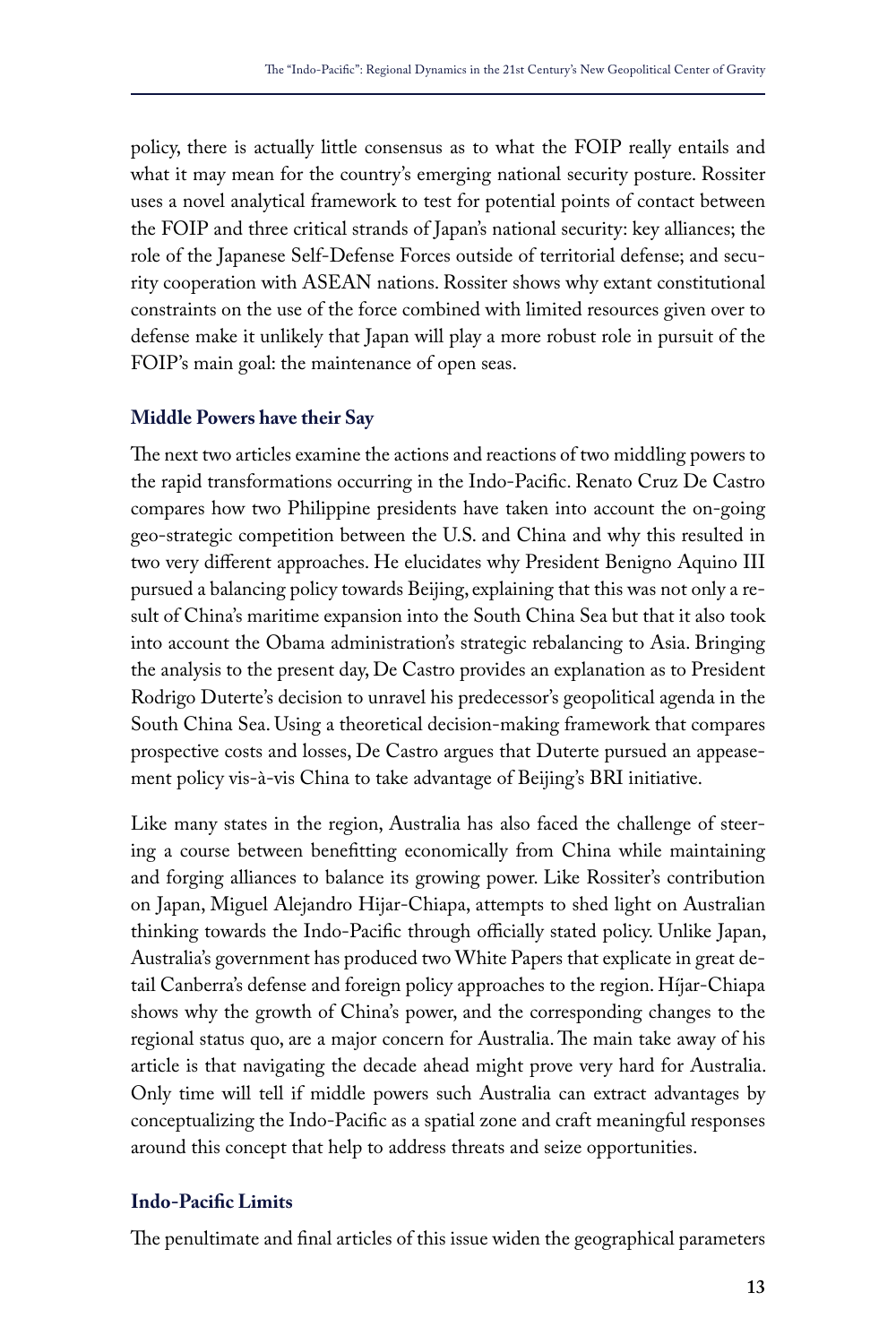of the Indo-Pacific, examining how developments in the Indo-Pacific may affect states on its ostensible periphery. Jonathan Fulton makes the case that the Trump administration's approach to the Indo-Pacific, characterized by an attempt to contain China (contrast to previous U.S. administrations' efforts to integrate China into the liberal order) could potentially lead to balancing behavior across Eurasia, with competition increasing in multiple Asian regions. The Gulf, he argues in his article, is both deeply embedded in the American-led liberal order but is also increasingly engaged with China. It is, Fulton shows, a region that is thus ripe for being affected by Sino-American competition in the Indo-Pacific. This is especially true because the economic and strategic interests of external powers are coming into play at a time when the regional order in the Gulf is itself undergoing great change. He concludes that this confluence of tensions—at both the international and regional levels—will influence the Gulf 's political, economic, and security environment.

Brendon J. Cannon's article concludes this special issue with a look at the western geopolitical bookend of the Indo-Pacific region: eastern Africa. An outlier in any Indo-Pacific strategy, Cannon argues that eastern African states will nonetheless play an increasingly important role in the minds of policymakers in Tokyo, Beijing and, to a lesser extent, New Delhi. His recent research in Japan informs his attempts to define specific policy alternatives for Tokyo by locating them contextually within the dynamic state of affairs in this huge and diverse region. Cannon argues that the states of eastern Africa possess complex foreign policies and a web of connections that are often ignored or misunderstood, thus making strategies pursued by powers such as China, India or Japan potentially fraught with difficulty as they may become enmeshed in regional power squabbles. He demonstrates that elites in lynchpin states such as Kenya, Ethiopia and Tanzania will pursue balancing strategies between Japan's FOIP and China's BRI, thereby avoiding having to choose sides and reaping the rewards of playing one party off against another. Cannon concludes by noting Japan should engage this region consistently on both bilateral and multilateral fronts with India, Australia, the U.S. and other partners - to include China where applicable. In doing so, Japan may see itself become a political player –with all the responsibilities and challenges that come from that - as well as an economic power in the region.

In many ways, an increasingly robust engagement in global governance informed by four very different powers but all adopting some form of FOIP strategy has only just begun. The role this nascent security architecture and normative structure may play across the vast region is yet to be revealed. Yet whatever shape the FOIP strategy – or their versions of it – may take, it will almost certainly play a significant part in shaping the region. These articles, read together, paint the beginnings of a portrait of the role a FOIP strategy may play in maintaining and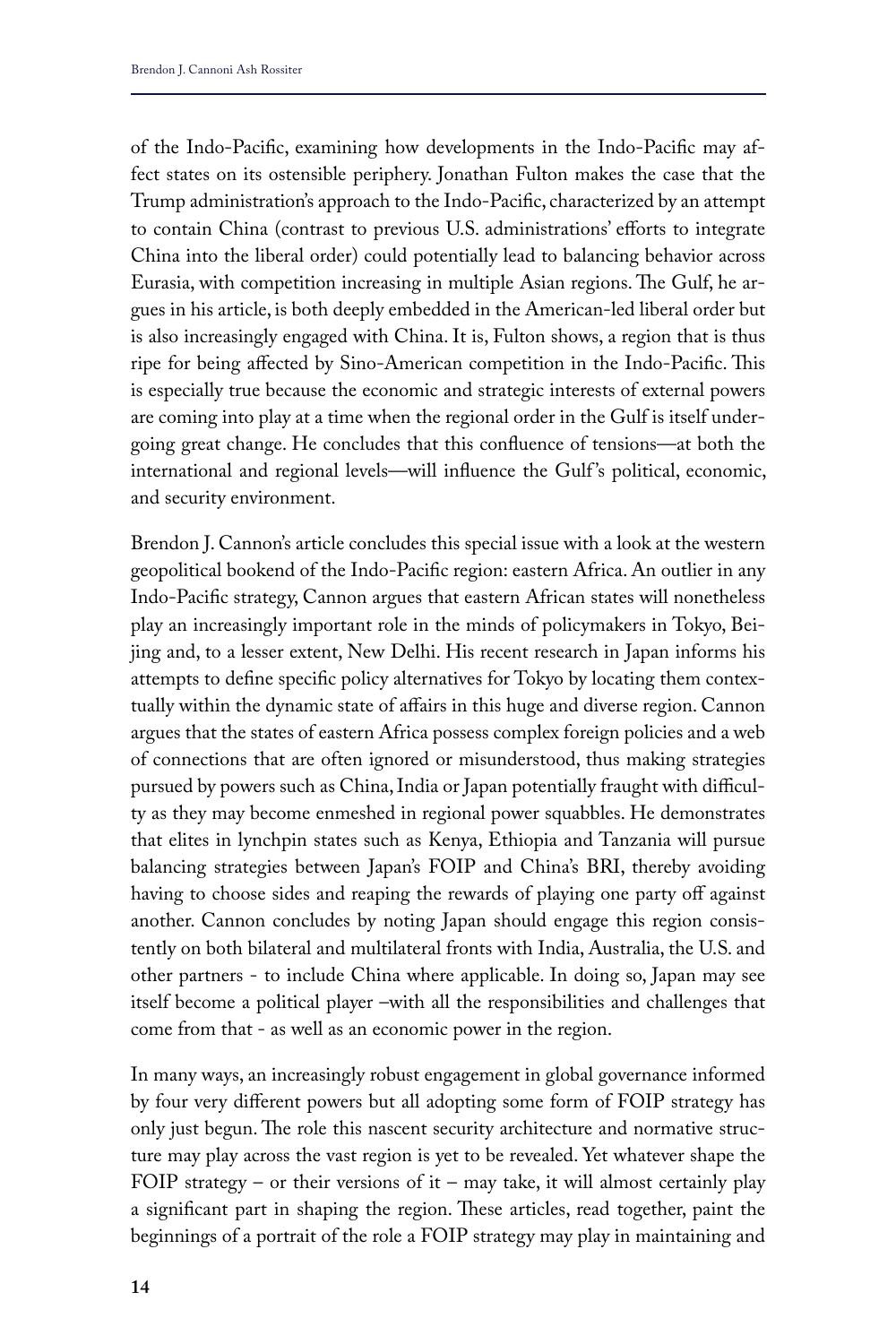strengthening the current global governance architecture. As will becoming apparent in reading this issue, there is considerable interplay between the articles. The contributors, leading authorities in their chosen areas, have already written extensively on topics directly about or related to the Indo-Pacific. Although they come at the problem in very different ways, their contributions build upon one another. The end result is that the issue makes a larger contribution to the debate than the sum of each of its parts.

#### **Bio**

#### *Brendon J. Cannon*

Brendon J. Cannon is an Assistant Professor of International Security at the Institute of International & Civil Security, Khalifa University of Science & Technology (Abu Dhabi, UAE). His academic background includes a Ph.D. in Political Science (University of Utah, USA) with an emphasis on Comparative Politics & International Relations and an M.A. in Middle East Studies & History (University of Utah, USA). Dr. Cannon was previously a director of a university research institute in Hargeisa, Somaliland, Somalia and lectured in political science at Kisii University in Nairobi, Kenya. His research interests include the foreign policies of rising powers, the international relations and political economy of eastern Africa, the securitization of post-Ottoman identity politics, and Japan's Indo-Pacific Strategy. Dr. Cannon's articles include *Ethiopia, Berbera Port and the Shifting Balance of Power in the Horn of Africa* (co-authored with Ash Rossiter 2017); *Deconstructing Turkey's Efforts in Somalia* (2016); *Turkey in Africa: Lessons in Political Economy* (2017); and *Security, Structural Factors and Sovereignty: Analyzing Reactions to Kenya's Closure of the Dadaab Refugee Camp Complex* (co-authored with Hirotaka Fujibayashi 2018). His full-length book, *Legislating Reality and Politicizing History: Contextualizing Armenian Claims of Genocide* (Offenbach am Main: Manzara Verlag: 2016) is now available in English and German, with a second edition forthcoming in early 2019.

#### *Ash Rossiter*

Dr. Rossiter joined Khalifa University in 2015 as Assistant Professor in International Security after a multi-faceted career across the Middle East and North Africa, spanning the private, government and military sectors. Dr. Rossiter's work specializes on the changing character of war and conflict, the use of military force both historically and in the contemporary world, and technology and international security.

#### **References**

Abe, S 2016, Address by Prime Minister Shinzo Abe at the Opening Session of the Sixth Tokyo International Conference on African Development (TICAD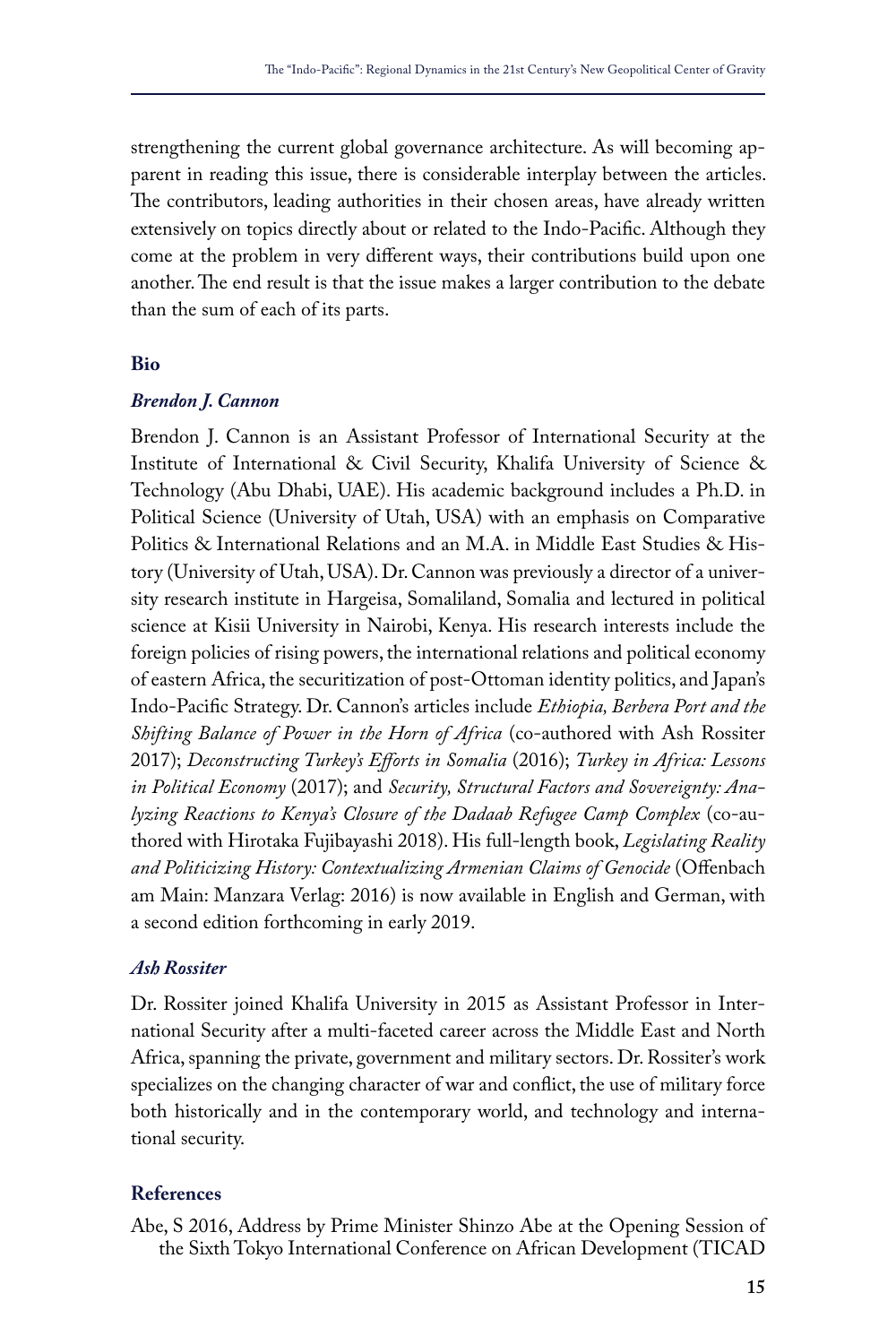VI), 27 August, Japan Ministry of Foreign Affairs, retrieved on 19 August 2018, <https://www.mofa.go.jp/afr/af2/page4e\_000496.html.>.

- Allison, G 2017, 'China vs. America: Managing the Next Clash of Civilizations', Foreign Affairs, vol. 96, no. 5, pp. 80-89.
- Breslin, S 2010, 'China's emerging global role: Dissatisfied responsible great power', Politics, vol. 30, no. 1, pp. 52-62.
- Breslin, S 2017, 'Still rising or risen (or both)? Why and how China matters', The Pacific Review, vol. 30, no. 6, pp. 870-884.
- Cheng-CK 2008, 'The essence of hedging: Malaysia and Singapore's response to a rising China', Contemporary Southeast Asia: A Journal of International and Strategic Affairs, vol. 30, no 2, pp. 159-185.
- Cox, M 2012, 'Power shifts, economic change and the decline of the West?', International Relations, vol. 26, no. 4, pp. 369-388.
- Dal, E P & Gök, GO 2014, 'Locating Turkey as a'rising power'in the changing international order: an introduction', Perceptions, vol. 19, no. 4, pp. 1-18.
- De Castro, RC 2017, '21st Century Japan–Philippines Strategic Partnership: Constraining China's Expansion in the South China Sea', Asian Affairs: An American Review, vol, 44, no. 2, pp. 31-51.
- El‐Doufani, M 1992, 'Regional revisionist client states under unipolarity', Third World Quarterly, vol. 13, no. 2, pp. 255-265.
- Florini, A 2011, 'Rising Asian powers and changing global governance', International Studies Review, vol, 13, no.1, pp. 24-33.
- Green, M 2018, 'China's Maritime Silk Road, Strategic and Economic Implications for the Indo-Pacific Region', Center for Strategic & International Studies (CSIS).
- Kahler, M 2013, 'Rising powers and global governance: negotiating change in a resilient status quo,' International Affairs, vol. 89, no. 3, pp. 711-729.
- Krauthammer, C 1990 'The unipolar moment', Foreign Affairs, vol. 70, no. 1, pp. 1 23-33.
- Layne, C 2012, 'This time it's real: The end of unipolarity and the Pax Americana', International Studies Quarterly, vol 56, no. 1, pp. 203-213.
- Manicom, J & O'Neil, A 2010, 'Accommodation, realignment, or business as usual? Australia's response to a rising China', The Pacific Review, vol. 23, no. 1, pp. 23-44.
- Medcalf, R 2018, 'Reimagining Asia: From Asia-Pacific to Indo-Pacific', in Rozman, G & Liow, JC, International Relations and Asia's Southern Tier, Springer, pp. 9-28.